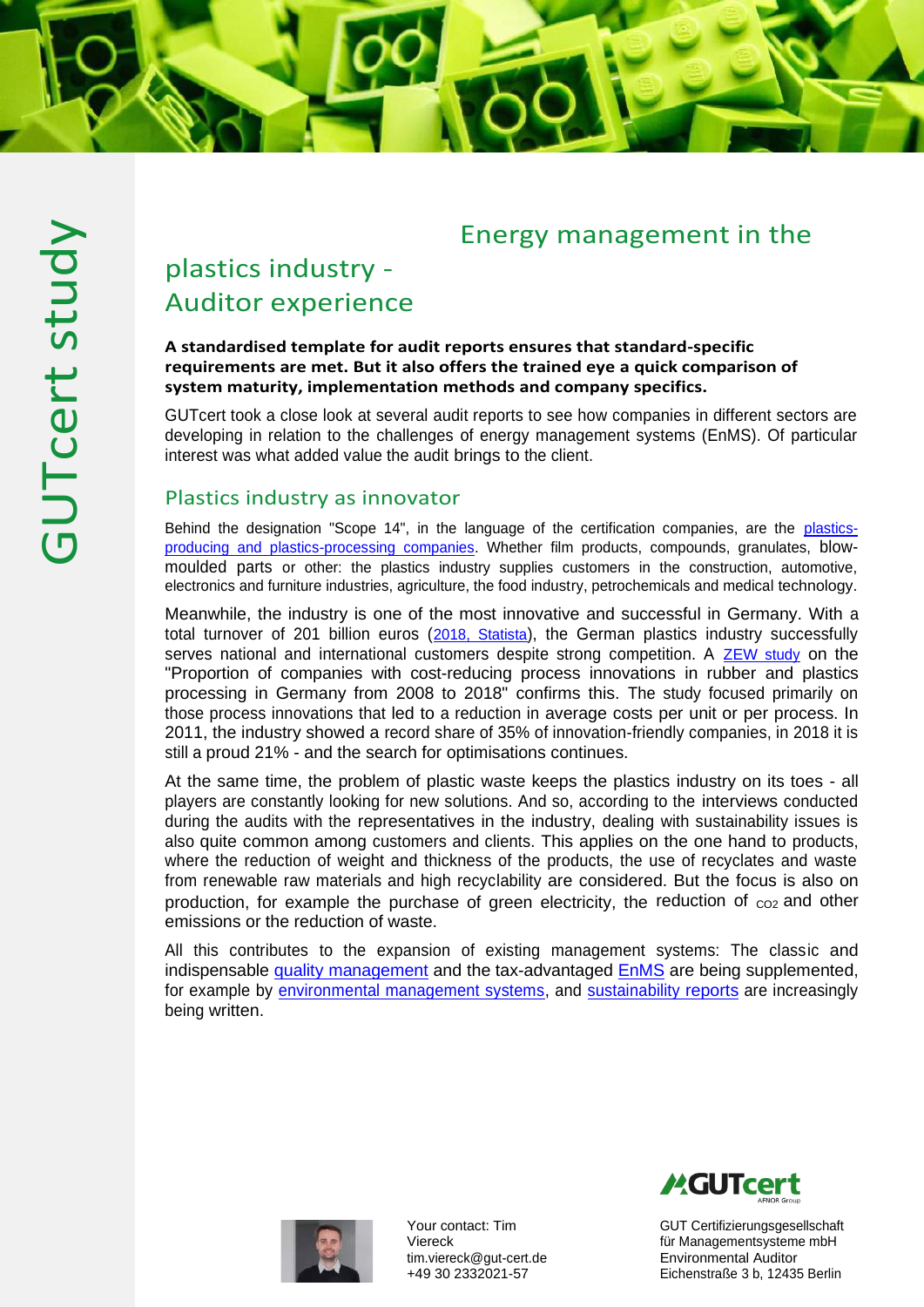

## Ways to an energy management system

The different sectors also come to the certification-ready EnMS from quite different directions: energy-intensive companies have been on the path since 2011 with ISO 50001 for tax reasons. Other large players with lower energy consumption in production initially opted for the requirements of the [SpaEfV](https://www.gut-cert.de/produkte/managementsysteme-azav/energie/spitzenausgleich-enms.html) in 2013 and were only certified according to ISO 50001 from 2015. And some SMEs remained with the EnMS "light" - with testing according to the SpaEfV.

#### **Results of the report analysis**

The analysis of the reports clearly shows that in 2019, all companies have developed a high level of technical competence and good knowledge in relation to the technical systems irrespective of a path to a certified EnMS according to ISO 50001. This is illustrated by the following observations:

- Clearly defined balance limits and energy flows as well as constantly updated plant registers are part of the reality of the audit.
- Energy-relevant operational processes are recorded, evaluated and controlled by means of procedural, operational and work instructions, and transferred into the daily routine of the employees.
- The detailed communication of all responsible persons during shift handovers illustrates the effectiveness of the EnMS in all the reports examined: whether it is a matter of resource use or energy efficiency - the important things are not forgotten.
- ▶ Production is very energy-intensive, although the number of main energy consumers or main consumer groups (Significant Energy Users, SEUs) is usually not very high. SEUs are mainly production machines, e.g. injection moulding machines or extruders, air compressors, refrigeration systems and lighting.
- ▶ All evaluated reports show a high degree of metrological coverage of SEUs, which is largely due to the requirements of ISO 50003 on metrological trans- parency as the basis for certification testing.
- ► The use of software-based energy controlling has increased considerably over the last ten years. However, the auditors' advice is often important at this point: the rapidly developed energy master data must also be evaluated in order to create the promised transparency and a basis for further optimisation. "Data cemeteries" are harmful for companies - both economically and in terms of the motivation of those responsible. A constantly growing mountain of data without a smart evaluation system is overwhelming. Less data, but meaningfully defined, is more effective than "more and more" measurement data. Many potentials have been uncovered and developed over the years.

#### **Top 6 Optimisation measures**

The most frequent improvement measures in the plastics industry in recent years reflect the picture of positive developments of SEUs:

- Acquisition of new production machinery as a replacement or for the purpose of expanding production.
- ► Changeover to a new technology



Your contact: Tim Viereck [tim.viereck@gut-cert.de](mailto:tim.viereck@gut-cert.de) +49 30 2332021-57

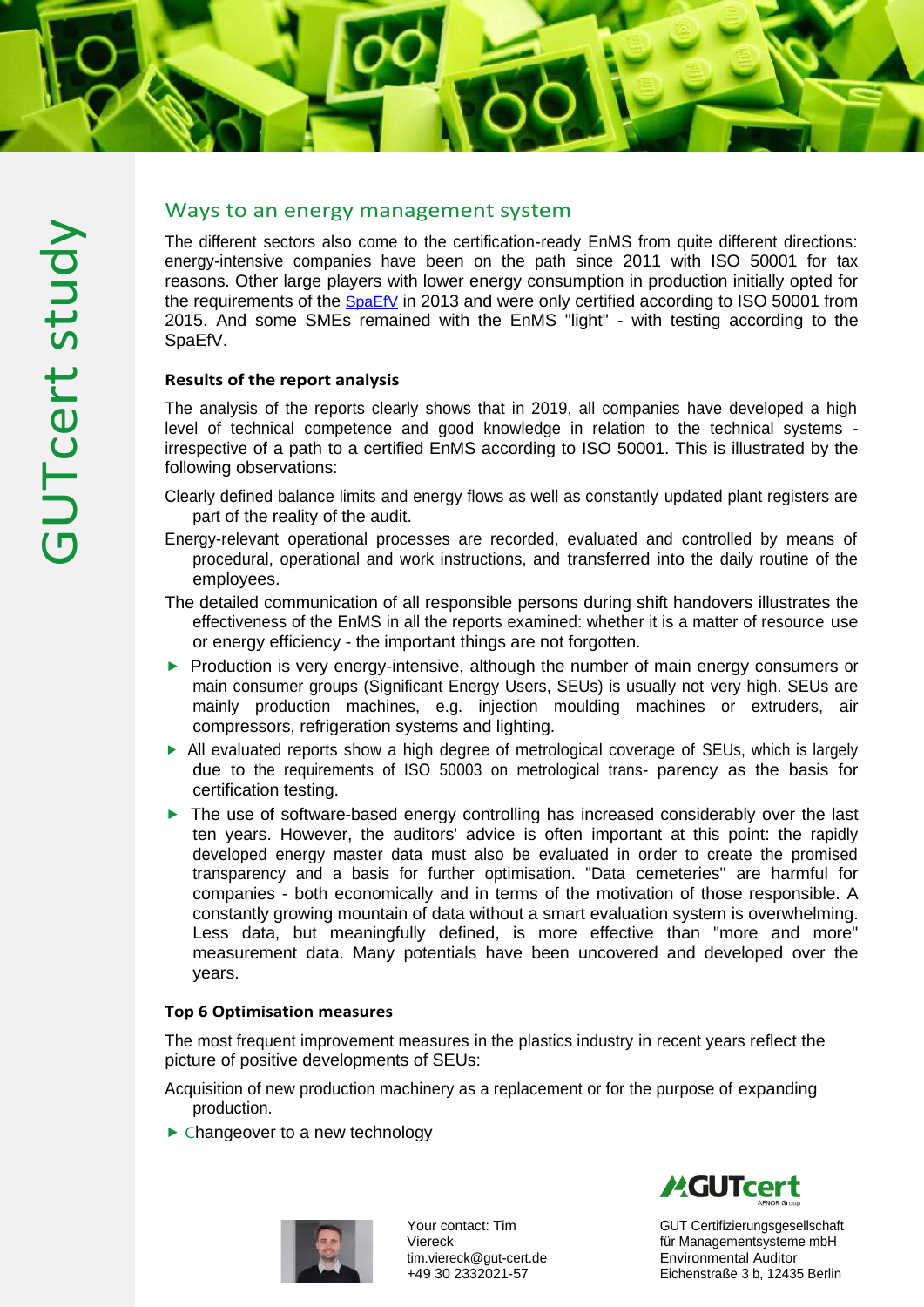- ► Use of WRG technology
- ⯈ Optimisation of refrigeration systems
- ▶ Conversion of the hall lighting to LED

#### **Potentials and challenges**

A management system always follows the principle of continuous improvement of the system itself and, above all, of the performance achieved. It goes without saying that one can be proud of the successes achieved - but one should not rest on one's laurels for too long.

The majority of the evaluated audit reports show the greatest potential for improvement, especially in the definition of specific energy performance indicators (EnPIs) and the adjustment of energy bases (EnB), which reflect the progress of the company under constantly changing conditions (order situation, use of raw materials, quality, etc.). In 2019, evidence was generally provided through the plausible and comprehensible presentation of the improvement in energyrelated performance (EEP) via individual measures. The kWh saved were checked in the audit and recorded in the report.

However, when defining higher-level EnPIs, which are primarily used for operational control and commercial monitoring, the product quantity remains decisive: kWh per tonne, kg or a running metre are usually the reference for energy use when reporting, especially to the management. This use of EnPI, which has been stuck over the years, is therefore sharply criticised by the auditors: constantly changing heterogeneous production ranges and other aspects such as the often far too high base load of the site or insufficient normalisation of the initial bases from year to year may distort the decision-making basis for further sensible investments and innovations.

The focus in the analysis and subsequent target setting should therefore be directed towards individual consumer groups with defined and normalised relevant variables. Quantitatively determining the influencing factors is still a challenge. As the industry's production increased in recent years, specific consumption decreased without determining the influence of utilisation as a variable and adjusting the ebL for this factor.

Moreover, several variables are relevant at the same time, which is a difficulty that companies can hardly cope with alone. It would be desirable for customers and end customers to change their buying behaviour, because a lot of value is still placed on "high gloss". Foils or plastic packaging are often produced with unnecessarily thick walls or films, as this makes the product appear more robust and valuable. However, this impression is very subjective. Nevertheless, the understanding for sustainable management is growing, albeit slowly.

The second forward-looking point of criticism from the auditors clearly lies in the further development of the measurement and verification process. Not all action plans are filled with the details of planned before/after measurements and the method of verifying success. For the certificate, fewer measures with complete information are sufficient, for the internal economic analysis rather not. The purpose of a management system is to improve the competitiveness of the user in combination with the fulfilment of legal and political expectations of the stakeholders. Therefore, further development of the verification of results and the economic analysis can only bring advantages for the company.



Your contact: Tim Viereck [tim.viereck@gut-cert.de](mailto:tim.viereck@gut-cert.de) +49 30 2332021-57